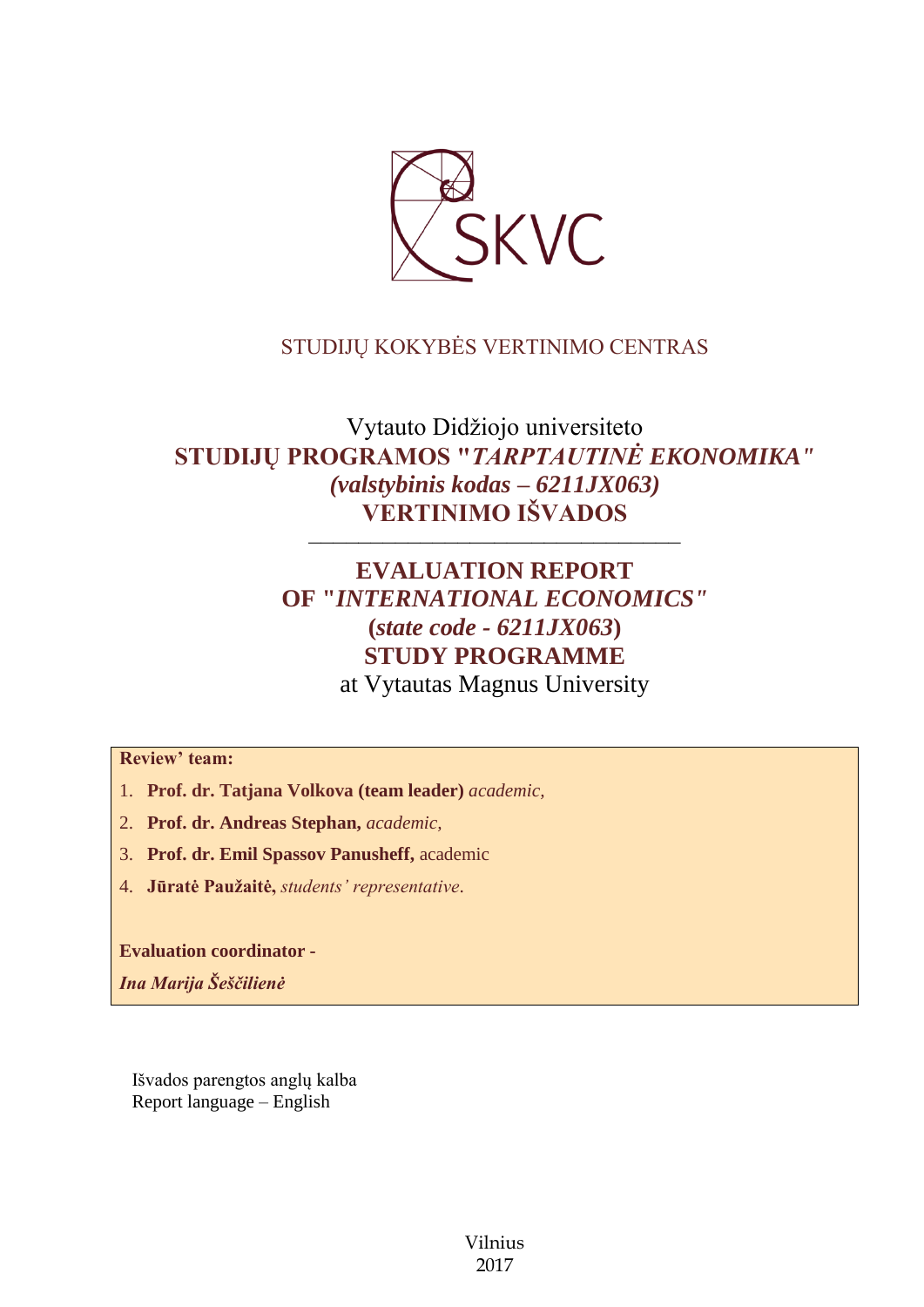## **DUOMENYS APIE ĮVERTINTĄ PROGRAMĄ**

| Studijų programos pavadinimas           | Tarptautinė ekonomika                      |
|-----------------------------------------|--------------------------------------------|
| Valstybinis kodas                       | 6211JX063                                  |
| Studijų sritis (studijų krypčių grupė)* | Socialiniai mokslai (Socialiniai mokslai)* |
| Studijų kryptis                         | Ekonomika                                  |
| Studijų programos rūšis                 | Universitetinės                            |
| Studijų pakopa                          | Antra                                      |
| Studijų forma (trukmė metais)           | Nuolatinė (2)                              |
| Studijų programos apimtis kreditais     | 120                                        |
| Suteikiamas laipsnis ir (ar) profesinė  | Ekonomikos magistras (Socialinių mokslų    |
| kvalifikacija                           | $magistras)*$                              |
| Studijų programos įregistravimo data    | 18-05-2012                                 |

\* skliaustuose nurodomi nauji duomenys, kurie pasikeitė nuo 2017 m. sausio 1 d. įsigaliojus Studijų krypčių ir krypčių grupių, pagal kurias vyksta studijos aukštosiose mokyklose sąrašui bei Kvalifikacinių laipsnių sąrangai.

## **INFORMATION ON EVALUATED STUDY PROGRAMME**

–––––––––––––––––––––––––––––––

| Title of the study programme.                          | <b>International economics</b>                          |
|--------------------------------------------------------|---------------------------------------------------------|
| State code                                             | 6211JX063                                               |
| Study area (Group of study field)*                     | Social sciences (Social sciences)*                      |
| Study field                                            | Economics                                               |
| Type of the study programme                            | University studies                                      |
| Study cycle                                            | Second (Master)                                         |
| Study mode (length in years)                           | Full-time $-$ 2ears                                     |
| Volume of the study programme in credits               | 120                                                     |
| Degree and (or) professional qualifications<br>awarded | Master of Economics (Master of social<br>sciences $)$ * |
| Date of registration of the study programme            | 18-05-2012                                              |

Studijų kokybės vertinimo centras

© The Centre for Quality Assessment in Higher Education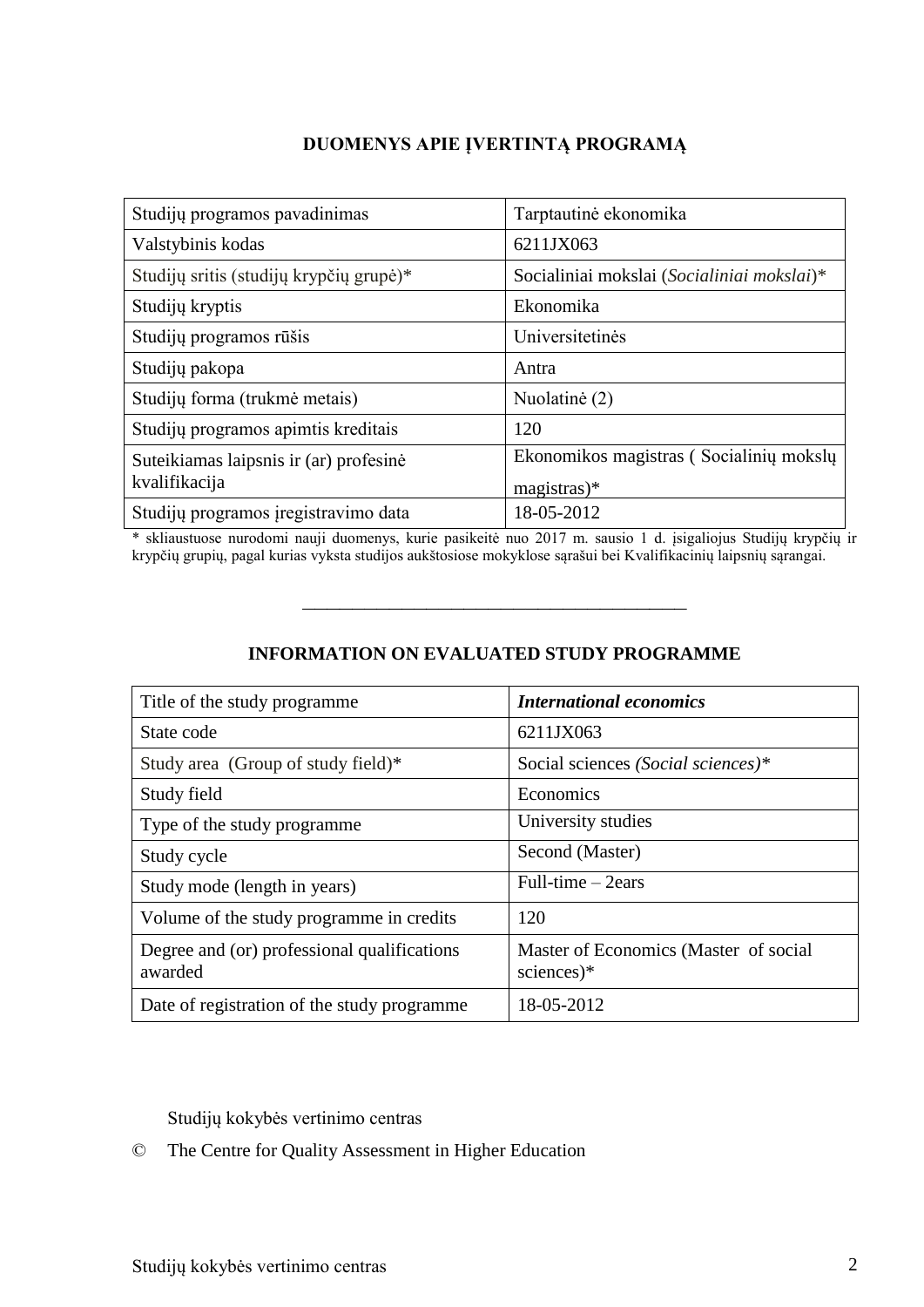| Background of the HEI/Faculty/Study field/ Additional information 5 |  |  |
|---------------------------------------------------------------------|--|--|
|                                                                     |  |  |
|                                                                     |  |  |
|                                                                     |  |  |
|                                                                     |  |  |
|                                                                     |  |  |
|                                                                     |  |  |
|                                                                     |  |  |
|                                                                     |  |  |
|                                                                     |  |  |
|                                                                     |  |  |
|                                                                     |  |  |
|                                                                     |  |  |

# **CONTENTS**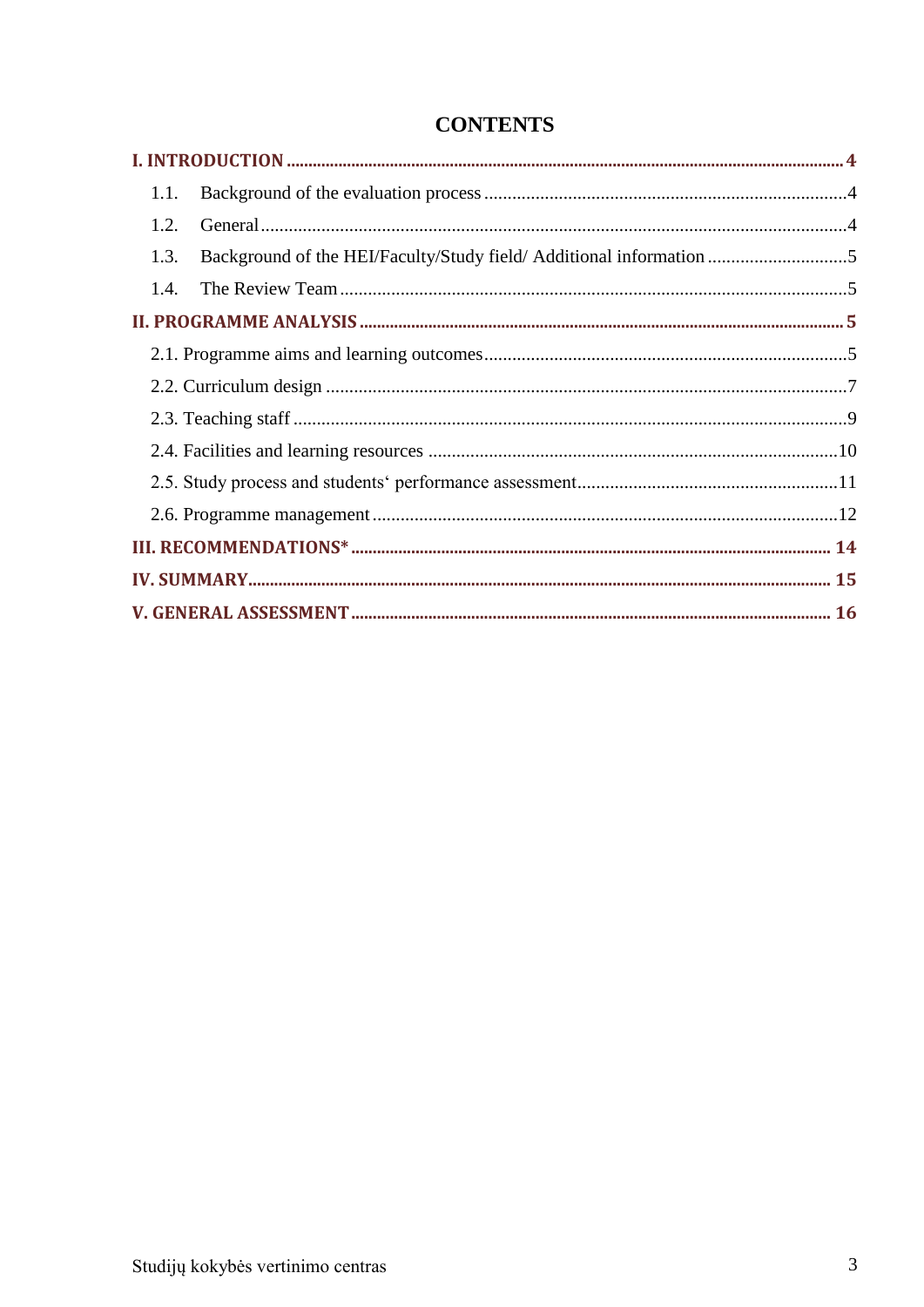#### <span id="page-3-0"></span>**I. INTRODUCTION**

#### <span id="page-3-1"></span>*1.1. Background of the evaluation process*

 The evaluation of on-going study programmes is based on the **Methodology for evaluation of Higher Education study programmes,** approved by Order No 1-01-162 of 20 December 2010 of the Director of the Centre for Quality Assessment in Higher Education (hereafter – SKVC).

The evaluation is intended to help higher education institutions to constantly improve their study programmes and to inform the public about the quality of studies.

The evaluation process consists of the main following stages: *1) self-evaluation and selfevaluation report prepared by Higher Education Institution (hereafter – HEI); 2) visit of the review team at the higher education institution; 3) production of the evaluation report by the review team and its publication; 4) follow-up activities.* 

On the basis of external evaluation report of the study programme SKVC takes a decision to accredit study programme either for 6 years or for 3 years. If the programme evaluation is negative such a programme is not accredited.

The programme is **accredited for 6 years** if all evaluation areas are evaluated as "very good" (4 points) or "good" (3 points).

The programme is **accredited for 3 years** if none of the areas was evaluated as "unsatisfactory" (1 point) and at least one evaluation area was evaluated as "satisfactory" (2 points).

The programme **is not accredited** if at least one of evaluation areas was evaluated as "unsatisfactory" (1 point).

#### <span id="page-3-2"></span>*1.2. General*

 The Application documentation submitted by the HEI follows the outline recommended by the SKVC. Along with the self-evaluation report and annexes, the following additional documents have been provided by the HEI before, during and/or after the site-visit:

| No. | Name of the document                                                          |
|-----|-------------------------------------------------------------------------------|
|     | Information on the number of students admitted to the study programme in 2017 |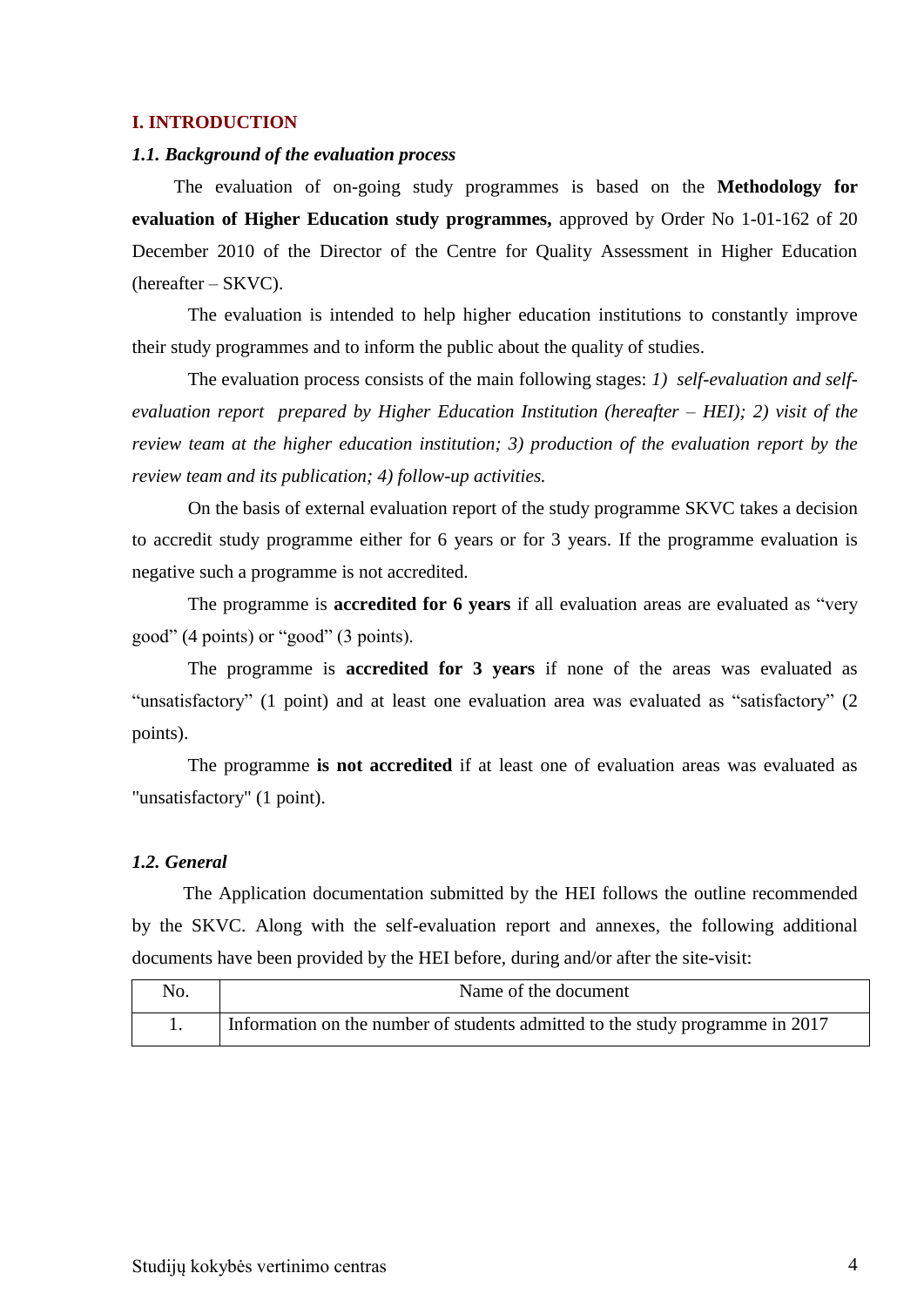#### <span id="page-4-0"></span>*1.3. Background of the HEI/Faculty/Study field/ Additional information*

 The second-cycle study programme *International Economics* (hereinafter the Programme) was designed and is implemented at the Department of Economics of the Faculty of Economics and Management at Vytautas Magnus University (hereinafter VMU or the University) on 18 of May 2012. The program *International Economics* replaced the master programme *Macroeconomic analysis and policy* (implemented from 24 05 2001) according to the environmental changes and labour market demand needs. The study program is delivered by Faculty of Economics and Management. The Faculty has approximately 1075 students in all three levels of studies. The Faculty comprises close to 50 academic staff personnel members and 9 other employees accounting for the non-academic staff. There are five full-time bachelor-level programs and nine full-time master-level programs in the Faculty of Economics and Management. Study programs of Economics are taught in Lithuanian and English language.

#### <span id="page-4-1"></span>*1.4. The Review Team*

The review team was completed according *Description of experts' recruitment*, approved by order No. V-41 of Acting Director of the Centre for Quality Assessment in Higher Education. The Review Visit to HEI was conducted by the team on *12/10/2017.*

- **1. Prof. dr. Tatjana Volkova (team leader),** *Professor at BA School of Business and Finance in Riga, Latvia.*
- **2. Prof. dr. Andreas Stephan,** *Professor of Economics and Finance at Jönköping University International Business School, Sweden.*
- **3. Prof. dr. Emil Panusheff,** *Senior Research Fellow at Institute of Economics at Bulgarian Academy of Sciences, Bulgaria.*
- **4. Jūratė Paužaitė,** *previous student of Lithuania University of Health Sciences, Lithuania*.

#### <span id="page-4-2"></span>**II. PROGRAMME ANALYSIS**

#### <span id="page-4-3"></span>*2.1. Programme aims and learning outcomes*

 The study master program International Economics was designed and is implemented at the Department of Economics of EMF at VMU in 2012 according to the environmental changes and labour market demand needs and starting the process of double degree (DD) agreements. The Double Diploma Agreement with Trento University (UT) in Italy was signed on 4 of July 2014. Double diploma agreement with Aveiro University (UA) in Portugal was signed on 12 of July 2015.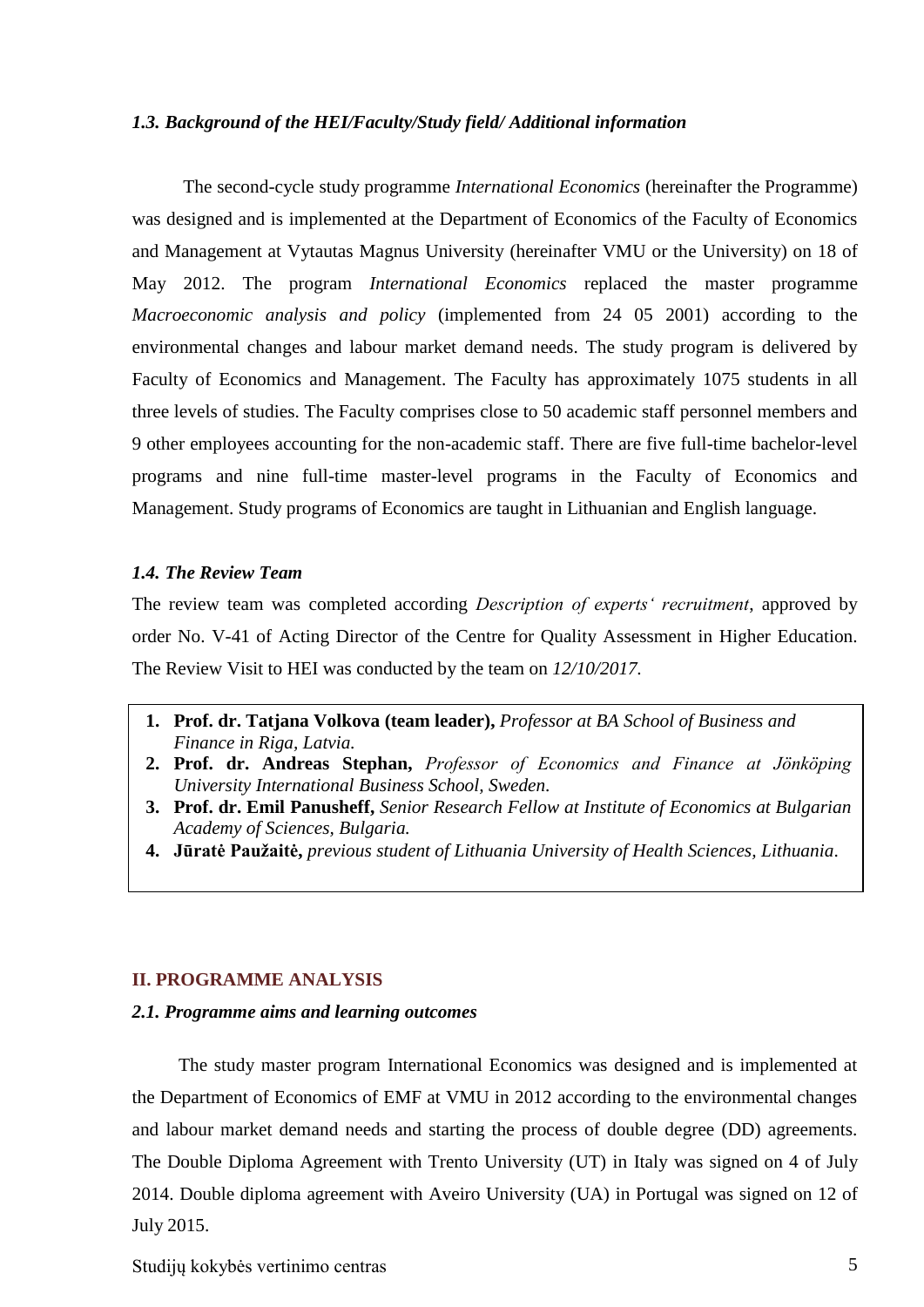The programme aim is linked to the mission of VMU stating that "VMU is a communitybased research, art and study institution, which pursues the mission of the University of Lithuania, established in Kaunas in 1922, creates liberal learning conditions for an individual, develops partnerships, takes active part in the life of Kaunas, advances the future of Lithuania, and contributes to the global cultural and academic development". The program also reflects the values of VMU such as personal freedom, openness, responsibility, creativity, sense of community and academic excellence. The International Economics programme has been developed taking into account the specifics of the international environment and the needs of the labour market. Economic environment analysis and forecasting is very important today for all sectors of economy. Objectives that broaden the knowledge in international trade and international finance are clearly defined. The programme meets national requirements and is internationally recognized. It meets the objectives of the VMU for opening up to the international educational space and allows the attraction of foreign students. The Programme is tailored to the requirements of partner universities in Trento (Italy) and Aveiro (Portugal), in line with the double diploma agreements established.

 The panel praise efforts of putting emphasis on future competencies development during the studies such as logical thinking and creativity, good intuition and flexibility, "sense thinking", "ability to translate vast amounts of data into abstract concepts and to understand databased reasoning" and others.

 Although it has to be mentioned that the aim of the Programme is inconsistent in the whole SER. The aim of the Programme (SER,  $p. 8$ ) is  $, \ldots$  to prepare competent economists of high qualification who, having deep knowledge and familiarize with new approaches in economics and international economics, are able to carry out scientific and applied economic research when not all information is available; as well as to conduct scientifically based economic analysis using appropriate methods and techniques for implementing strategies of organizations and national economies or policy making in international and global context; are able to communicate effectively with scientists, politics and practitioners around the world". The focus on conducting scientifically based economic analysis using appropriate methods and techniques for implementing strategies of organization and national economies or policy making narrows the aim of study field International Economics. The development of critical understanding of current debates in international economics and development of problemsolving skills, analytical thinking that can be applied in a wide variety of settings should be emphasized, not only limited to , implementation of strategies ".

As it is stated in SER  $(p. 8)$ , the Programme ,... aims mainly to educate specialists for working in/with world markets". The SER (p. 9) broadens the employment opportunities of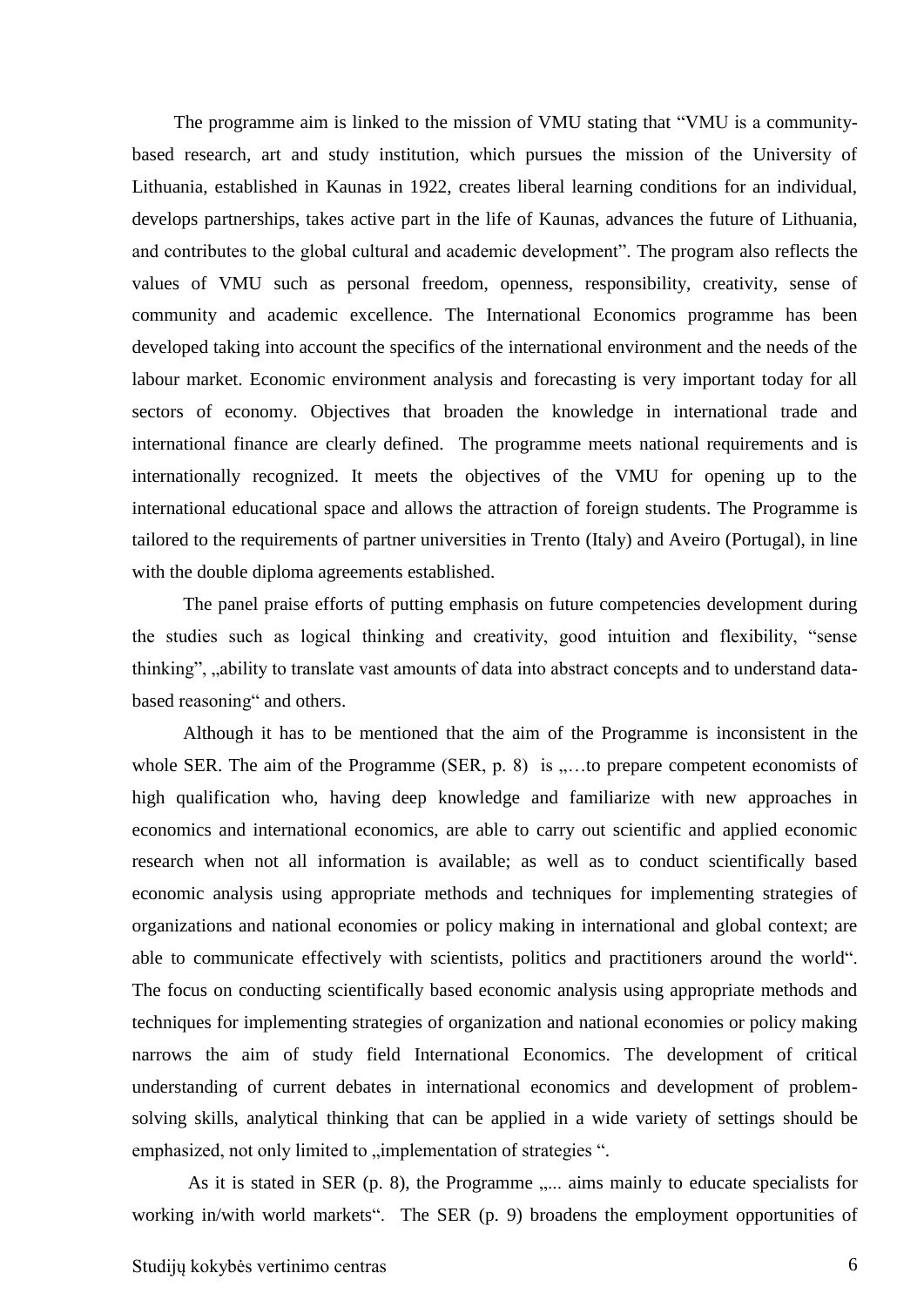graduates: "After successful completion of the master-level study program International Economics students will be able to work as economists in various international business organizations, banks and other institutions, national governmental institutions, international economic, business and financial organizations; will be able to work as economic analysts in governmental institutions and business companies that place the activities in the world or have active relations within world markets". The latest notion of higher education is to ensure the employability of graduates, not only preparing them for employment but also prepare to create work by themselves through entrepreneurship. This aspect in the program could be emphasized as well.

 The Programme objectives and intended LOs correspond to the type and cycle of studies and the level of qualifications. The postgraduate level study program International Economics contains overall 11 LOs that fall into 5 categories: Knowledge and its application, Research skills, Subject-specific skills, Social skills and Personal skills in accordance with Descriptor of the study field of Economics that goes in line with the Bologna qualifications.

The number of LOs could be reduced as having too many LOs could lead to LOs fragmentation and difficulties of their acquisition and assessment. Some LOs need revision, e.g. "Knowledge and understanding explaining and applying economics, modern economics and international economics characterising, evaluating economic processes and policy in the context of social and business science (politics, law, finance and management) ". There is no "business science" as such. Instead it could be formulated , in the context of social sciences ". The LO , Knowledge evaluating economics and modern economics theory and new findings assessing economic international and global processes and changes, economic policy in the context of the new global political and economic environment" is too narrow as in addition to acquiring knowledge, the understanding of above mentioned phenomena has to be developed as well.

Therefore, the panel appreciates the intention of the programme management , to discuss and verify the upgraded to the study field – Economics – LOs of International Economics Program with the different stakeholders – students, teachers, social partners, alumni" (SER, p. 11) ensuring better tuning of the title of the programme, intended LOs, the content of the programme and the qualification to be obtained. The Programme Committee has to ensure that efforts are put in place to revise the LOs based on discussion with stakeholders and benchmarking with the best international practise.

#### <span id="page-6-0"></span>*2.2. Curriculum design*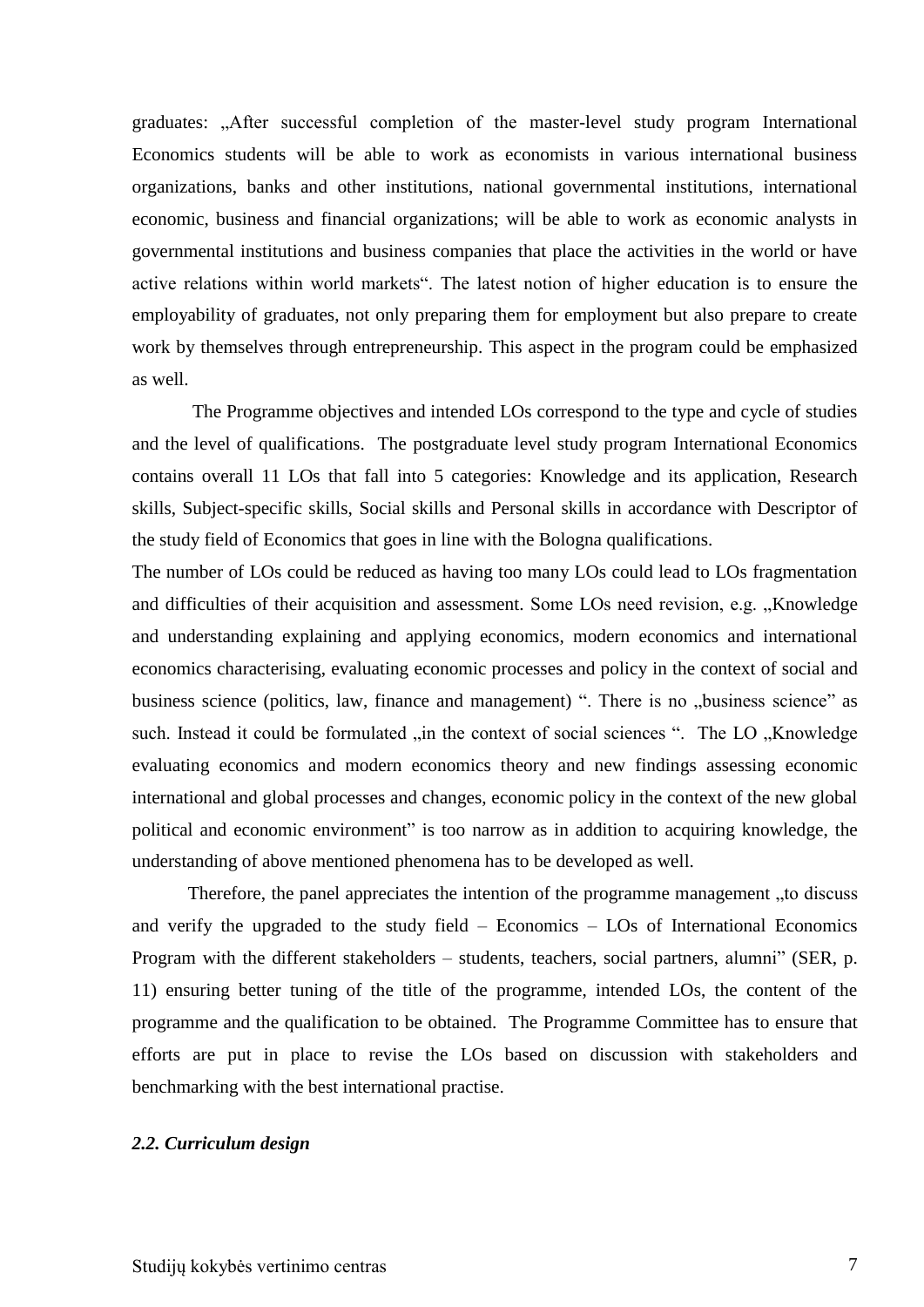The programme builds on the knowledge of undergraduate programs in Economics and European economy and finance. The objectives of the programs correspond to the LOs. The Programme has two parallel tracks: *Economics Analysis* and *International Performance Economic Analysis*. The volume of master-level study programme International Economics is 120 ECTS, which is the maximum according to the legal requirements, and it lasts 2 years. Subjects of *Artes Liberales* at university level make 12 ECTS or 10% of total ECTS of the Programme. Students can choose these subjects from the optional course list or other social science programmes. The list of elective courses in the field of informatics could be expanded., e.g. business informatics.

 Introduction of double degree diploma led to introduction of new subjects in the programme International Economics as compulsory: *Institutional Economics*, *Behaviour and Experimental Economics* and *Investment analysis and Management* from 2015.

 Following to the discussions during the IE Programme study committee meetings after each semester, student's opinion and social partner's recommendations, the compulsory course *Scientific Research Methodology and Research Paper* were introduced in 2016/2017 and practice possibilities were discussed.

 Including courses in *Microeconomics*, *Macroeconomics* and *Econometrics*, the programme includes standard subjects of master level education in Economics. Furthermore, by including courses on *International Trade and Finance* and *Global Economy,* the programme also includes thematic courses that reflect the programme's field specialization. The links between course outcomes and content are provided. The review of the course descriptions revealed the study and teaching methods that are most commonly used in the master-level study program International Economics. There is a clear link among the study and teaching methods, study implementation forms and the intended learning outcomes of the Programme.

 The proposed number of subjects, their volume and content are sufficient to achieve the intended LOs of the master-level study program International Economics. The LOs of the individual subjects correlate with the Programme intended LOs. Each learning outcome of the Programme is achieved by study in several subjects, and individual study subjects are usually having links with more than one LOs of the Programme.

 Some course LOs should be reconsidered to reflect good international practise. For example, the course *Optimization methods in Economics* (annotation in English) states that "This course aims to develop understanding in optimization theory". The individual course is aiming not only at developing understanding, but also to develop necessary skills in applying the theory in practise as it is seen from the study course LOs. For some courses there are too many basic literature sources given. The main  $1 - 2$  textbooks could be good practise thus allowing students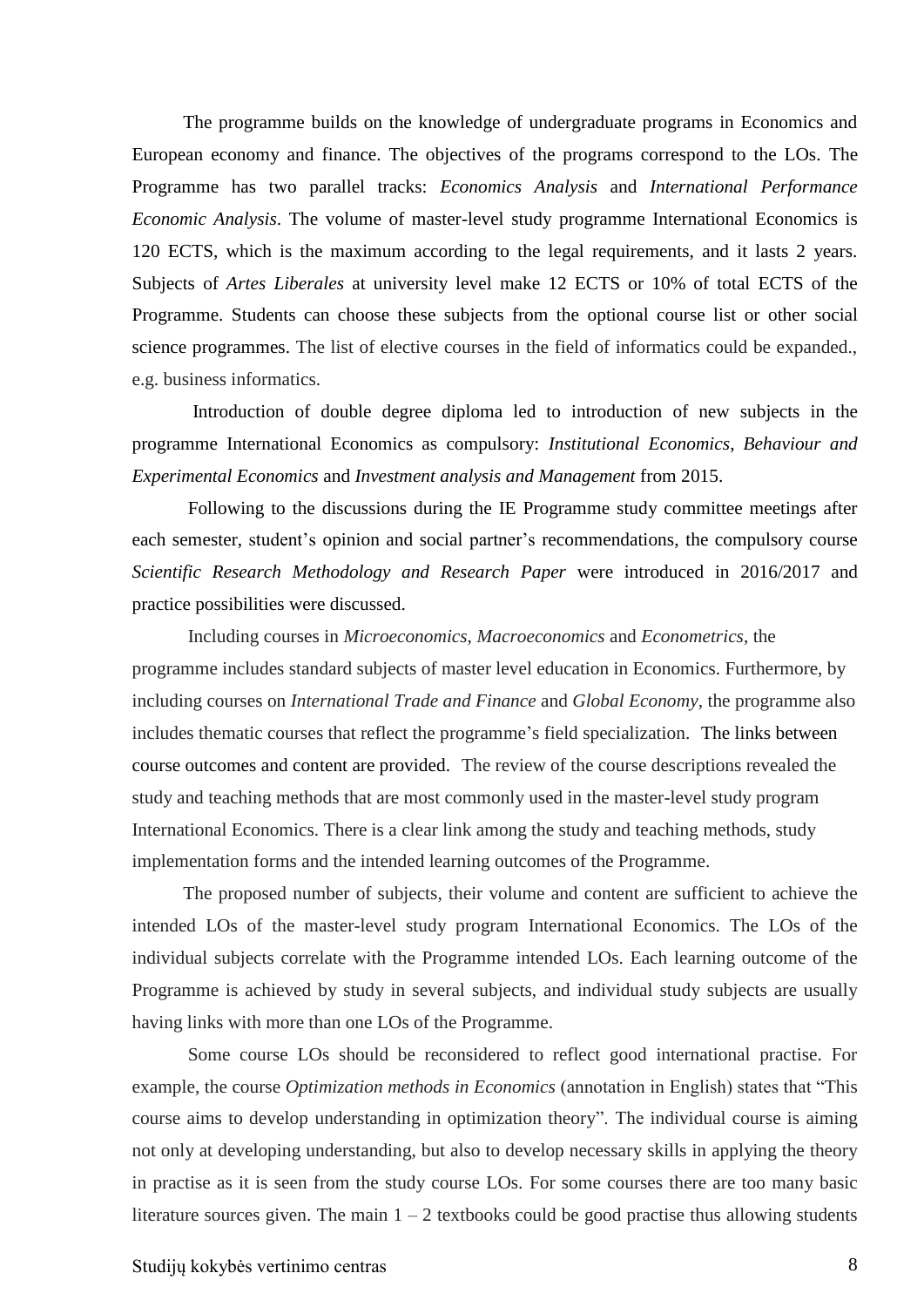to concentrate their studies on one internationally recognized textbook. The course *Investment analysis and management* contains 9 LOs (6 Credit Points) and the same amount study course, e.g. *Comparative Economics* contains 3 LOs. Therefore, shared understanding about the number of LOs for the similar amount of CP has to be reached to avoid of LOs "inflation" and making it difficult that each LO is properly assessed at the end of course.

 In order to be consistent with international practice, the title of the course *Economics of Institutions* could be specified to *Institutional Economics*, and *Behaviour and Experimental Economics* should be *Behavioural and Experimental Economics.* Another idea would be to divide the *International Trade and Finance* course into two separate courses *International Trade*  and *International Finance* which could bring higher value for the program.

#### <span id="page-8-0"></span>*2.3. Teaching staff*

 The composition of the staff involved in teaching is in compliance with the general requirements for master programs approved by the Minister of Education and Science as well as requirements of the VMU Study Regulations. The teaching in International Economics study program is carried out by a qualified academic staff who can accomplish the educational objectives of the program. 44% of all study subjects are being taught by professors, 50% by associate professors and 6% by other lecturers with PhD. Professors and other teachers in the Programme have 21-year average teaching experience, more than 19-year average research experience, all teachers perform research work related to the field of the study subjects and have longer than 11-year average practical experience in the corresponding area. Their scientific achievements and publications in national and international editions show their readiness for the respective positions in the Programme.

 During the academic year 2016/17 there were 16 teaching faculty involved in the Programme. The age of academic staff is well balanced among the established, mature and young, upcoming professionals: 40% of teachers are 36-45 years old, 27% – from 45 to 55 years and 33% – older than 55 years. The youngest academic staff member in the International Economics program is 36 and the eldest – 64 years old (SER, p.17).

 All academic staff members perform research or work in projects in the field (or close to the field) of taught subjects. The research in the Department of Economics was focused to the research of economic transformations and welfare Economics, the research cluster Research and experiments of socio-economic politic and finance stability and smart growth between Economics and Finance Departments was created in 2014. During period of 2011–2015, the teachers of the IE Programme published the results of their research in more than 70 papers in reviewed scientific journals, made 28 conference presentations (among them – 25 in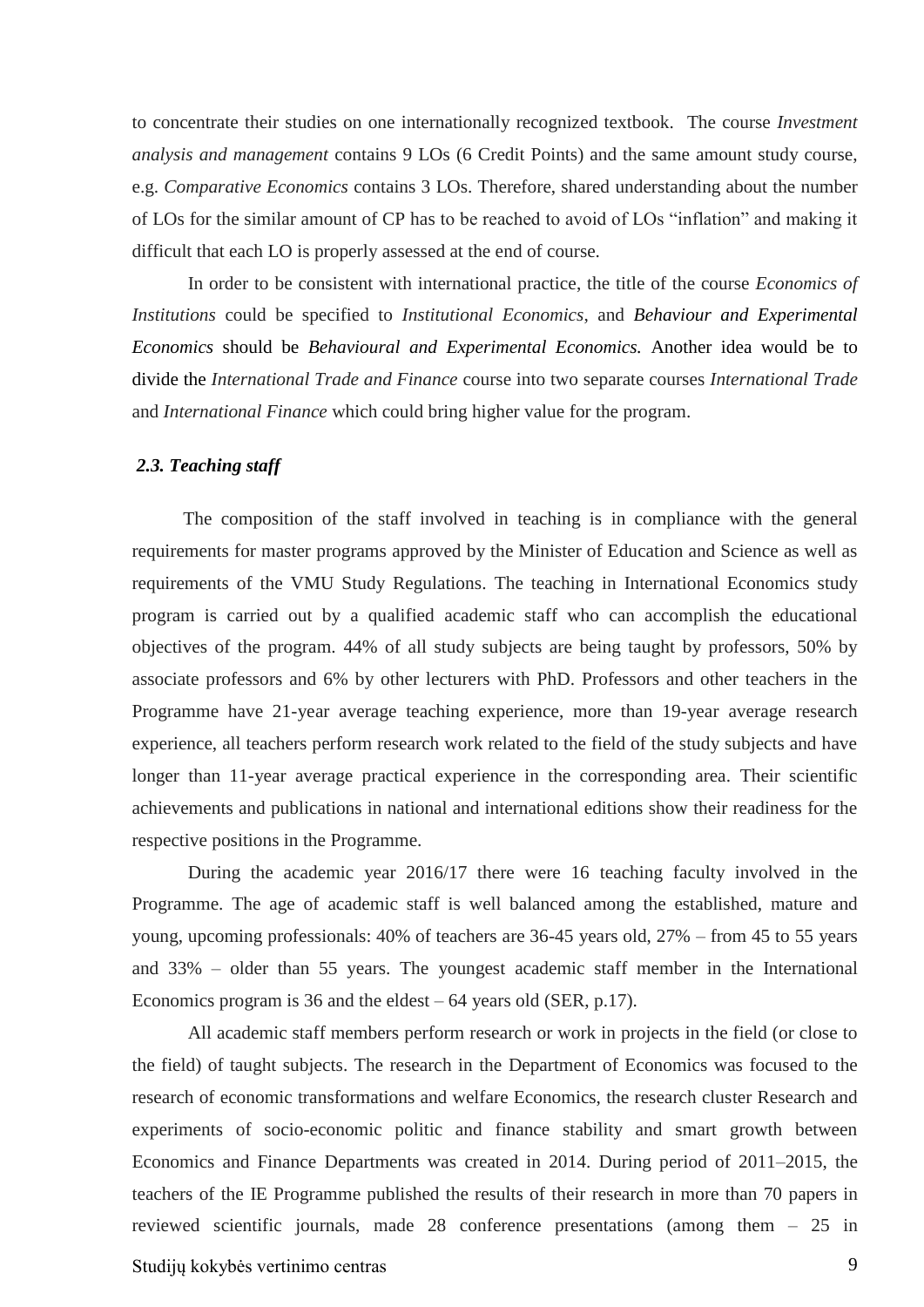international events), covering their research interests, every teacher had published 8-9 publications average during the period of 2012/2016. (SER, p. 19).

 The academic staff of the postgraduate level study programme *International Economics* is characterized by high level of international mobility under Erasmus agreement, as well participation in the international conferences, etc. This facilitates English proficiency level of academic staff, but since the program is offered in English language to foreign students, stronger efforts should be made to increase the language proficiency of academic staff.

 Closer attention has to be paid to the quality of final thesis as it was already mentioned the discrepancies in applying statistical analysis were noticed and the level of critical assessment of references used should be improved.

 There is a need to better balance the teaching and research workload as pressure to increase quality of teaching is increasing due to introduction of LOs approach and pressure to increase research output is increasing as well. Training of academic staff on cross cultural communication should be established as Faculty is aiming to attract more foreign students in coming years and academic staff has to be well prepared to work in international environments.

#### <span id="page-9-0"></span>*2.4. Facilities and learning resources*

 VMU is aiming to create the best possible studying conditions for all students and academic staff. The four main buildings of VMU are concentrated in one area (situated 50-100 meters from each other). This provides important organizational and technical advantages, e. g. better communication possibilities with technical, administrative units and libraries. Consulting rooms, classrooms, laboratories have been renovated in recent years and fulfil the sanitary, health, work safety, temperature regime and other requirements. In recent years the building of the Faculty has been renovated too. Now there is a necessary number of high quality, newly renovated classrooms and study areas for the students in the Faculty building: 4 small classrooms (for 12 – 25 students) for lectures and seminars, 1 computer classroom for 30 students, also there are areas for group work and 6 big classrooms (for 100-140 students) for lectures and other events.

 Some students noted that access to computer classrooms is available and students are encouraged to bring their own devices for the studies. The cases when students for some reasons do not have an own device should be considered and proactive solutions in such cases offered. The team was informed that University is working on introduction of new software for classrooms, laboratories booking and therefore in the future situations like above mentioned can be avoided.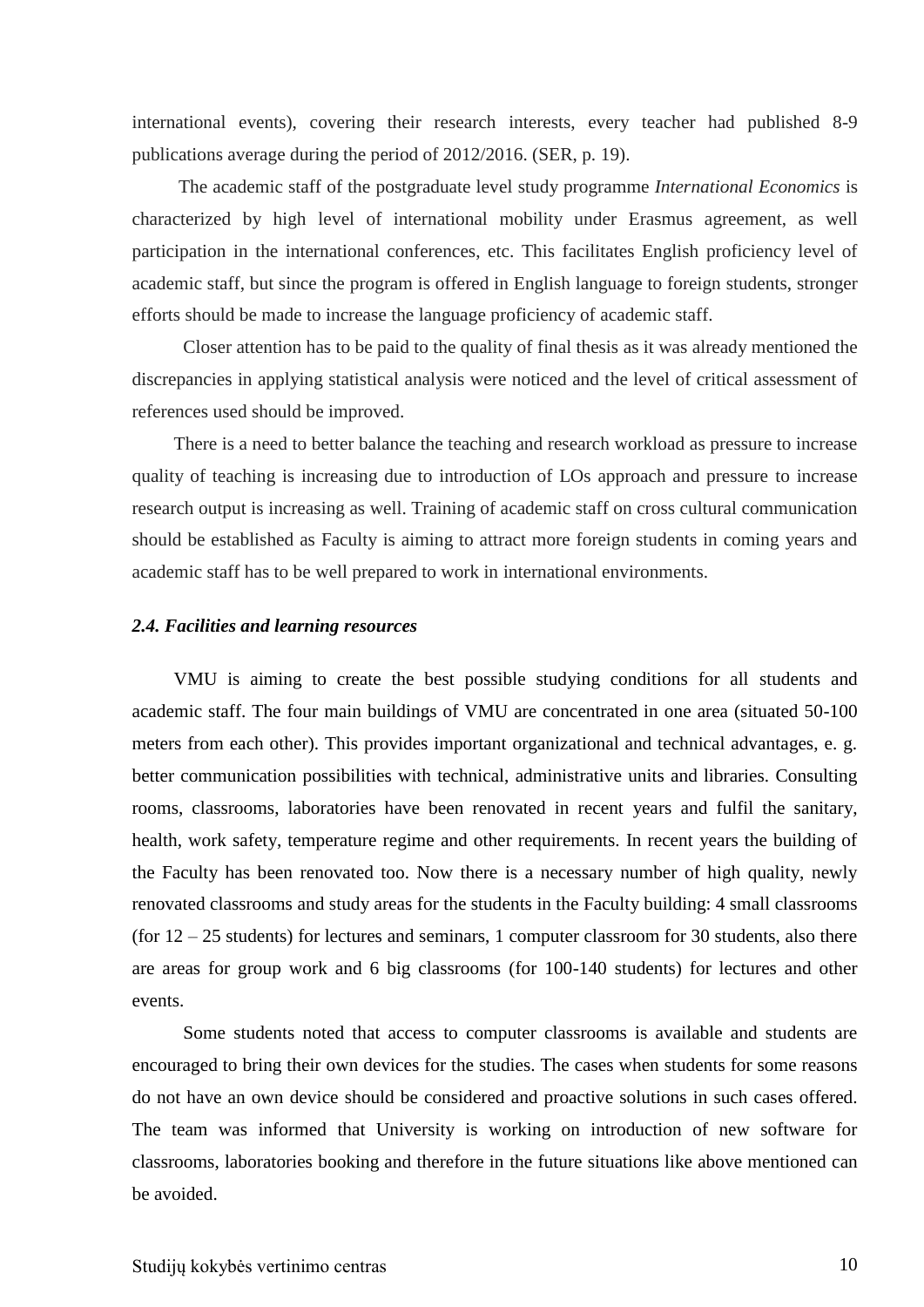Students of the Programme are studying in other main VMU buildings too. Technical and administrative units assist effectively in the educational process. Each building has separate technical service, engaged in supply with necessary equipment for teachers and helping to use it. Investments for facilities development MOODLE is actively used, there are structures in place to enhance development.

VMU has a modern library (in late 2016, it moved into the most modern library building in Lithuania – *Leonidas Donskis library*). In total, there are more than 353 000 items of physical information resources in the Library stock, more than half of which are on open stocks. A regular analysis of the necessary resources is performed and applications for purchase are made by teachers, researchers and Library employees to assure a sufficient number of literature resources for the students. There is a procedure for orders for new resources.

#### <span id="page-10-0"></span>*2.5. Study process and students' performance assessment*

 The entrance requirements into the Programme are clearly stated, consistent and transparent. The admission to the Graduate Study programme of IE is implemented by the Admission Commission consisting of the Dean of the Faculty, Chairman of the Faculty Board and heads of departments, who select and make the final decision approved by the VMU Rector. The learning process is organized in a sequence consistent with the educational objectives and learning outcomes. Students are encouraged to participate in various research projects. The School is encouraging students' scientific appearances in national and international forums. Research is performed about recent trends of the world economy and the behaviour of companies operating in an international environment.

 The learning process is consistent with the opportunities for training and student exchange with the partner institutions - the Trento (Italy) and Aveiro (Portugal) universities. International mobility of students is encouraged. Students have the opportunity to discuss with lecturers' important problems and to participate in academic exchange. An cumulative assessment is applied in the Programme and this reflects good international practice. Procedures of studies, achievement evaluation, students' exams retake, and possibilities to repeat the courses are documented in VMU's regulation of studies.

 A positive feature is that most lectures are organized in problem-based learning form. Students are expected to prepare before the lectures, i. e., to study the teacher's proposed literature and cases. Then during classes the materials are interactively discussed between course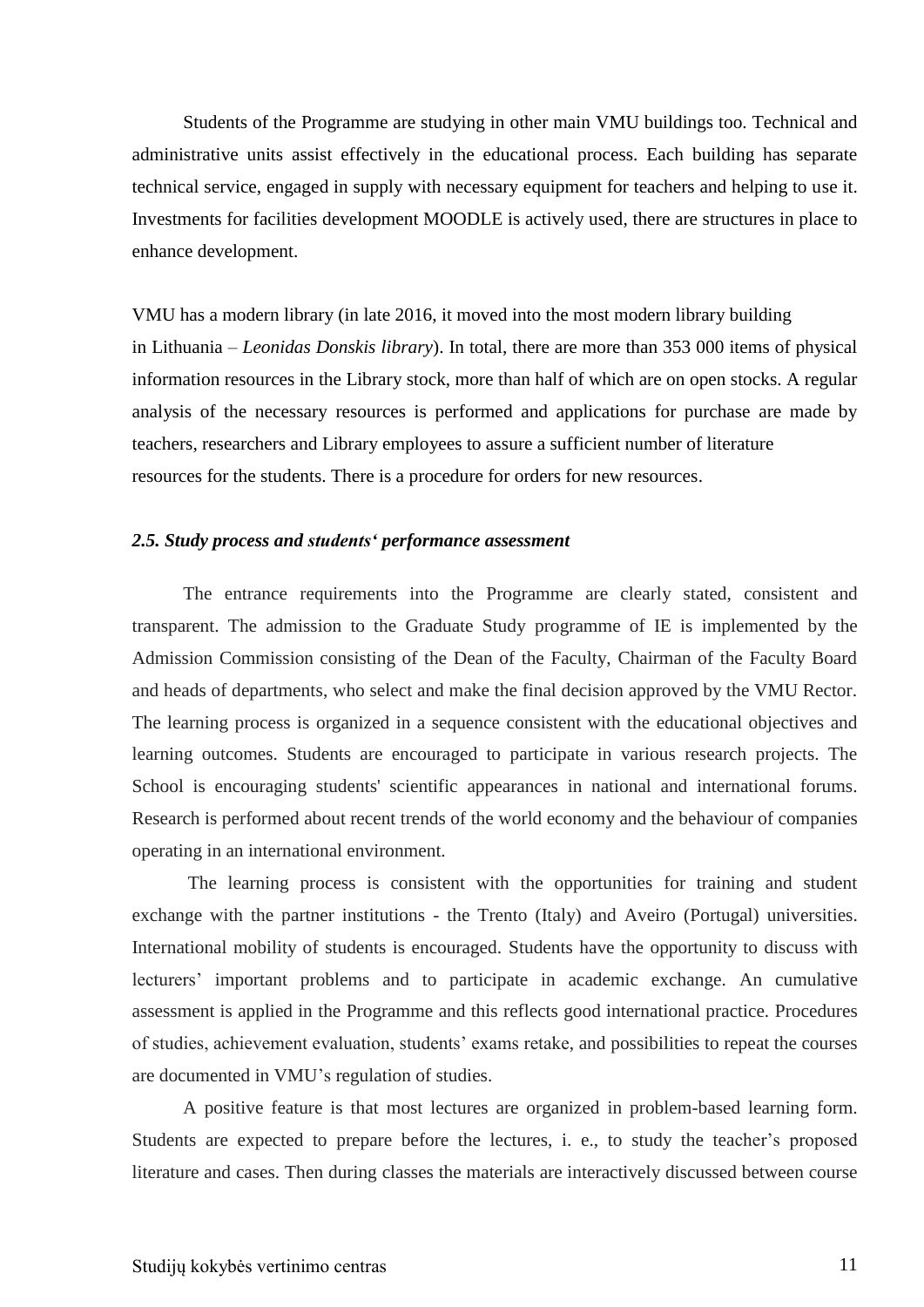instructor and students. The exams, which are in written form, have problem based tasks with interpretations.

 There are various forms of student support and students are aware of it. One important aspect that is noted in the SER is to encourage students of the Study Program to engage more actively in mobility programs, and to receive more foreign lecturers. Thus, the list of courses that is delivered in English should be increased and reviewed continuously. During the visit, it was mentioned by students that announced courses were not given in English, thereby forcing students to do self-study instead of attending lectures.

#### <span id="page-11-0"></span>*2.6. Programme management*

 The information about the program is publicly accessible and relevant documents are posted publicly on the University's Intranet and the website. The programme is managed by bodies and units established in the faculty. The main management bodies of the Faculty of Economics and Management are the Faculty Council and the Dean. The Council is the top selfgovernance body of the Faculty. The Dean's office is in charge of day-to-day implementation of resolutions, decrees and other decisions adopted by the main self-governance and management bodies of the University and the Faculty. In addition, Academic Council, including the heads of all Study Programme Committees and heads of the departments, plays an important role in the study programmes' management. The programme of International Economics is managed by Program Study Committee. The social partners are involved into the development of the program by having a member in study program Committee and inviting them into the thesis defense. In the implementation of the Programme, lecturers from other Faculty of Economics and Management departments – Finance, Management and Marketing are involved. The Programme is realized in close cooperation with other units.

 Following the VMU Study Regulations (2016), information and data on the implementation of the programme are regularly collected and analyzed reviewing the documents and surveying stakeholders of the programme. The SPC performs analysis of the programme each spring semester, and identifies strengths as well as weaknesses of the programme and the plan for the development is supposed. Thus, the programme's' results and measures to improve its performance are regularly discussed. Student course evaluations are also considered. There is a Quality Assurance System introduced at the level of VMU and its structural units thus demonstrating commitment of VMU towards assuring and improving the quality.

 During the visit it was found that in example thesis only one source of literature been used per page in the theoretical part which does not demonstrate an analytical and critical assessment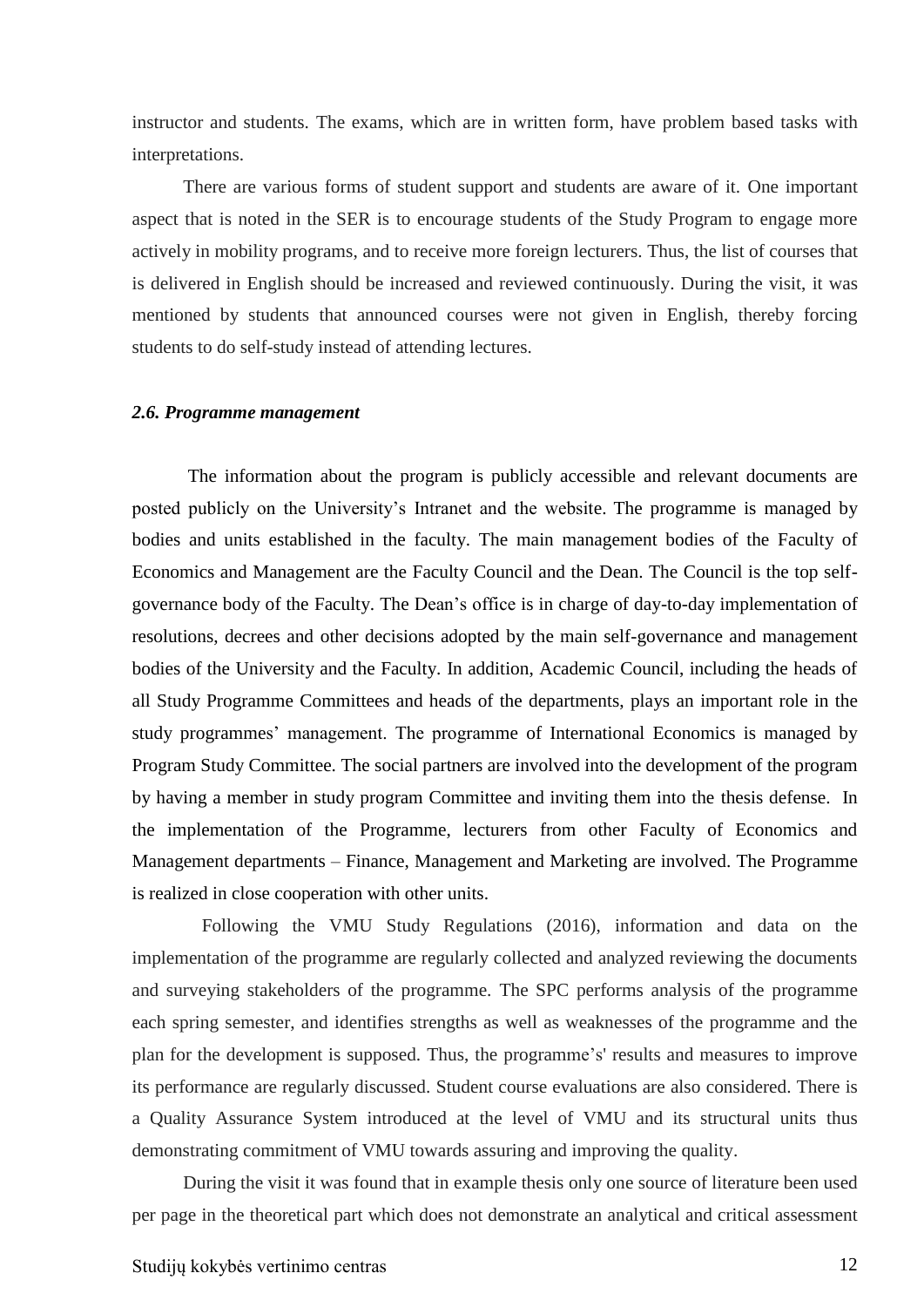using different points of view. It is important that the topics of the master theses reflects viewpoints of the social partners, the potential employers and society needs. List of thesis topics well reflect the field of International Economics.

 More attention should be paid to attracting international and national students to ensure sustainability of the program. There are 6 students studying at the second study year and 15 at the first year. In addition, the critical assessment of international partnerships, also under Erasmus+ program (52 agreements signed) would allow to increase the quality of partnerships.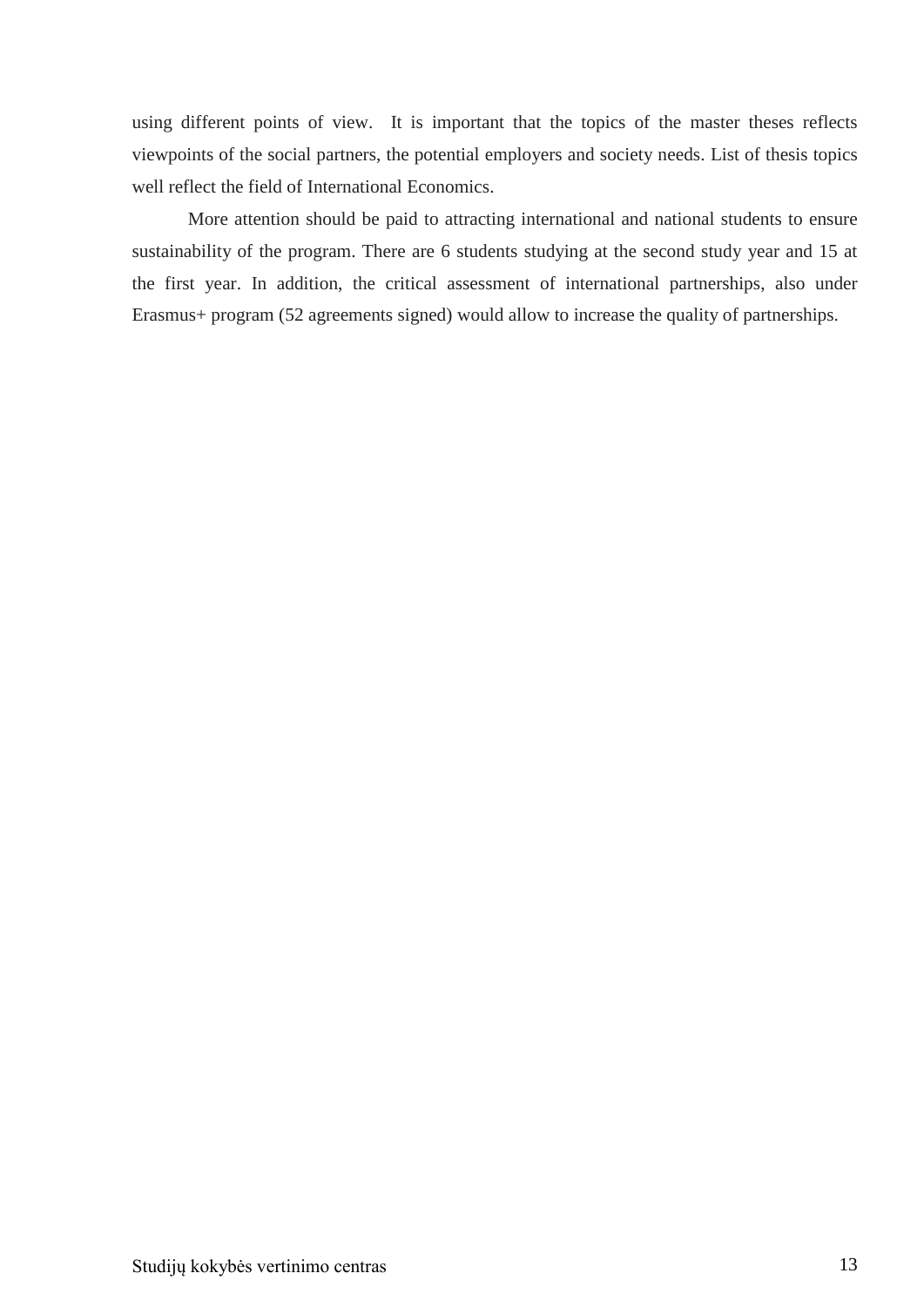### <span id="page-13-0"></span>**III. RECOMMENDATIONS\***

.

- 1. To ensure that the study programme aim is consistent in communication with internal and external stakeholders and is focused also on employability of graduates.
- 2. To ensure that the English language proficiency of academic staff is improved to be better prepared to deliver all courses for foreign students in English.
- 3. To enlarge the field of elective courses in area of Business informatics.
- 4. To align the titles of courses to internationally recognised practise.
- 5. To attract more international students to ensure sustainability of the programme.
- 6. To introduce a rigorous quality control system to monitor the quality of Master theses.
- 7. To involve alumni and other social partners systematically in various activities.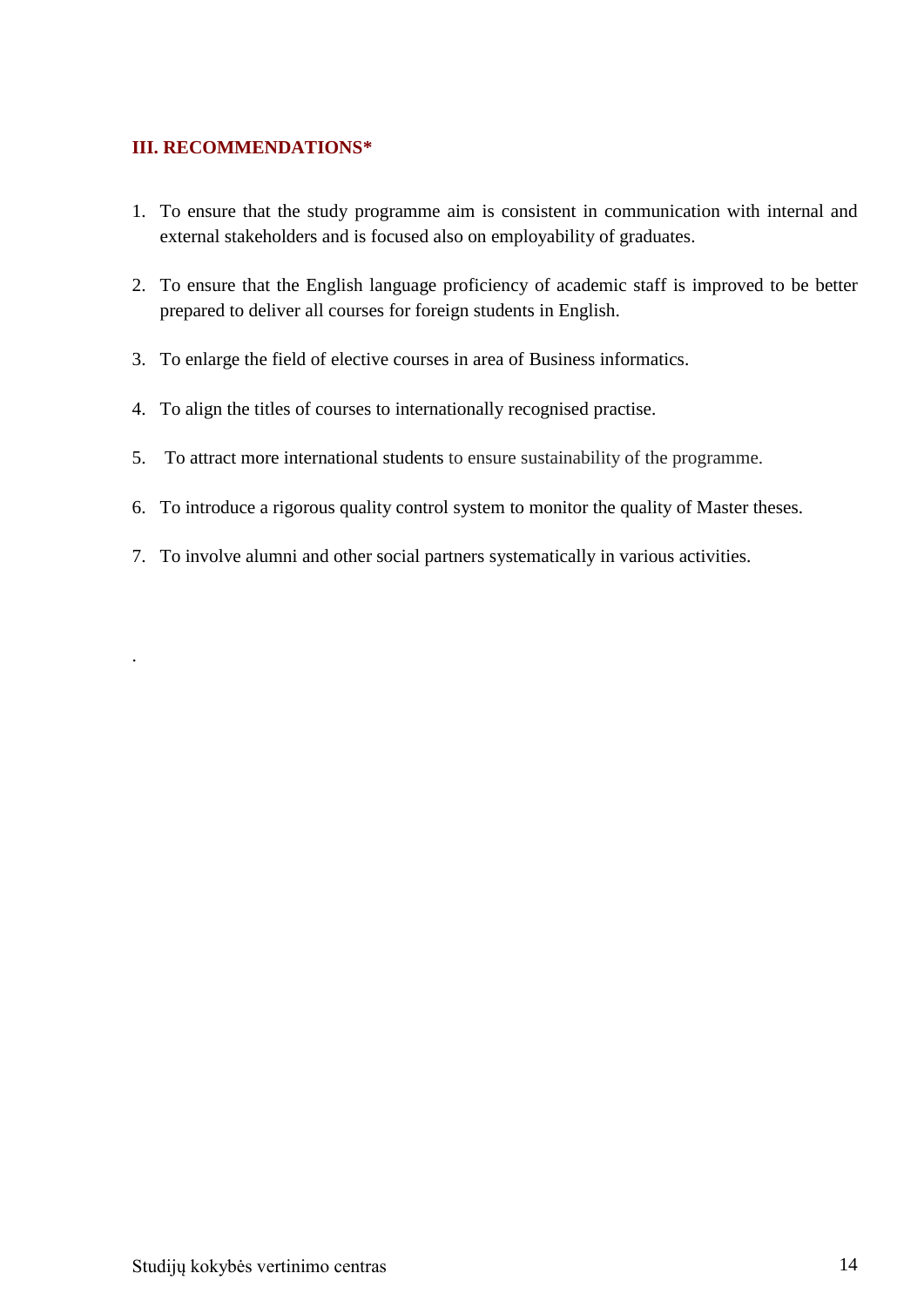### <span id="page-14-0"></span>**IV. SUMMARY**

The main positive and negative quality aspects of the programme evaluation areas Positive:

- Programme meets national requirements and is internationally recognized.
- Programme complies with the objectives of the VMU for opening up to the international educational space and allows the attraction of foreign students.
- Double diploma is offered with Trento University (UT) in Italy and Aveiro University (Portugal).
- Objectives of the programme correspond to the LOs. It deepens the knowledge from first cycle and at the same time it is based on the principles of *Artes Liberales*.
- Teaching staff provide a consistent teaching level. Foreign guest lecturers are invited.
- The qualification of the teaching staff allows to develop study courses covering the requirement for the double diploma.
- New building with state-of-the-art equipment.
- Development of internet-based interactive learning.
- Provision of enough English language literature for the disciplines studied.
- Students apply econometric methods in Master theses.
- Good list of topics of Master theses that reflect the specialisation of the program.
- Discussions at the Faculty and programm committee regarding the progress of the program and further improvement are held.

Area's for improvement:

- Revision of LOs of study program based on discussion with stakeholders and benchmarking with the best international practise has to be carried out.
- LOs of some study courses should be reconsidered to reflect good international practise.
- To ensure that all courses in English are provided to foreign students.
- To enlarge the number of elective study courses.
- Implementation of a more rigorous quality control system for Master theses is needed.
- English proficiency of academic staff should be improved.
- The critical assessment of international partnerships has to be carried out.